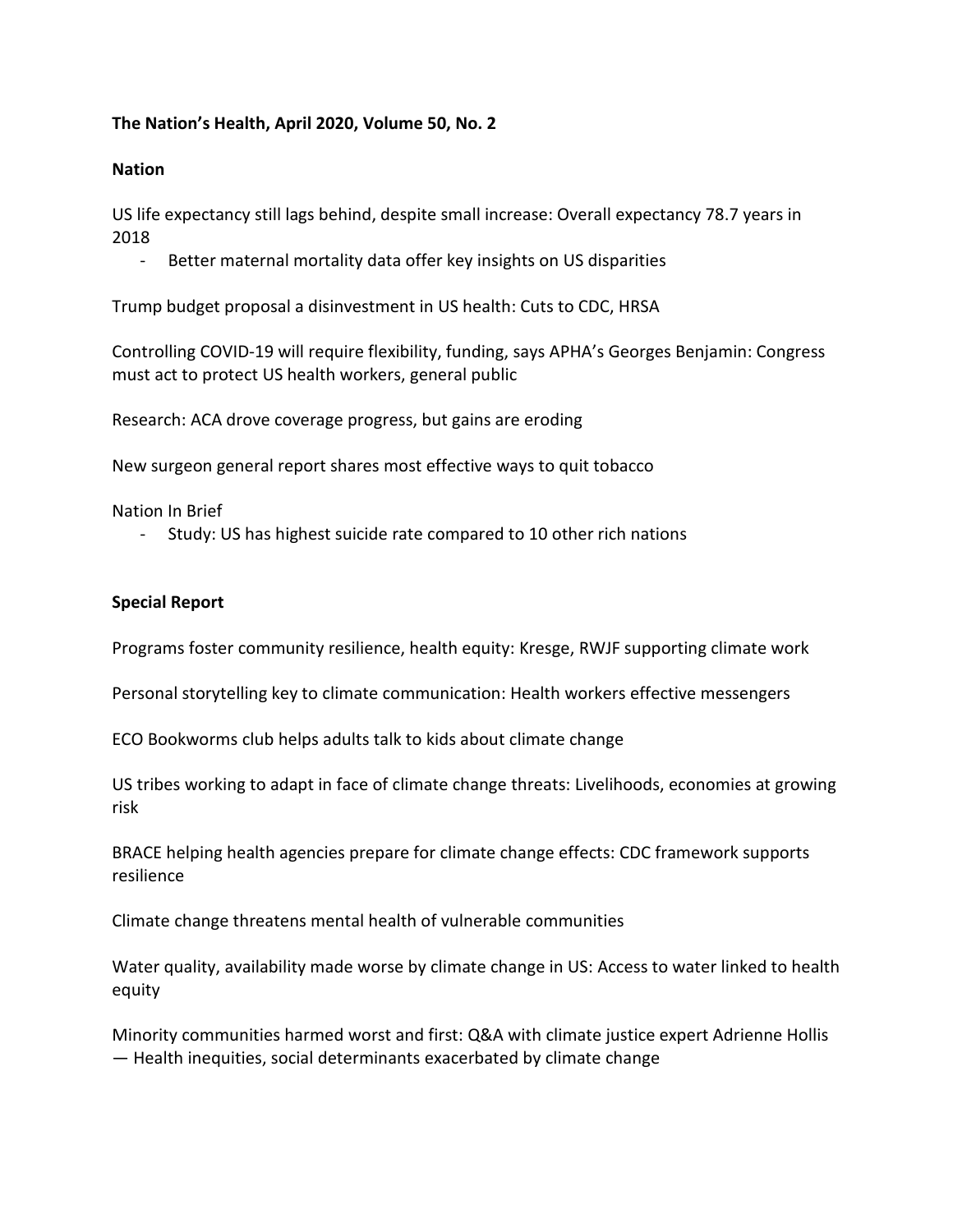Sharing knowledge at nexus of climate change, social justice: Special section explores pressing issues

Public health needs to play crucial role in energy justice

## **Globe**

WHO process for declaring health emergencies scrutinized: COVID-19 response shows limitations

## **Healthy You**

Eating less meat? Good for you! And good for the planet

- 6 strategies to cut back on meat

## **Health Findings**

Health Findings

## **On the Job**

On the Job Briefs

- NACCHO toolkit shows health agencies how to get most out of social media

#### **General**

Correction

#### **APHA News**

Policy can be used to make positive changes to community health, Police Action Institute shows: APHA event shares lessons from field, inspires action

Celebrate National Public Health Week April 6-12: Plan your NPHW events using fact sheets, toolkit, resources

APHA Advocates